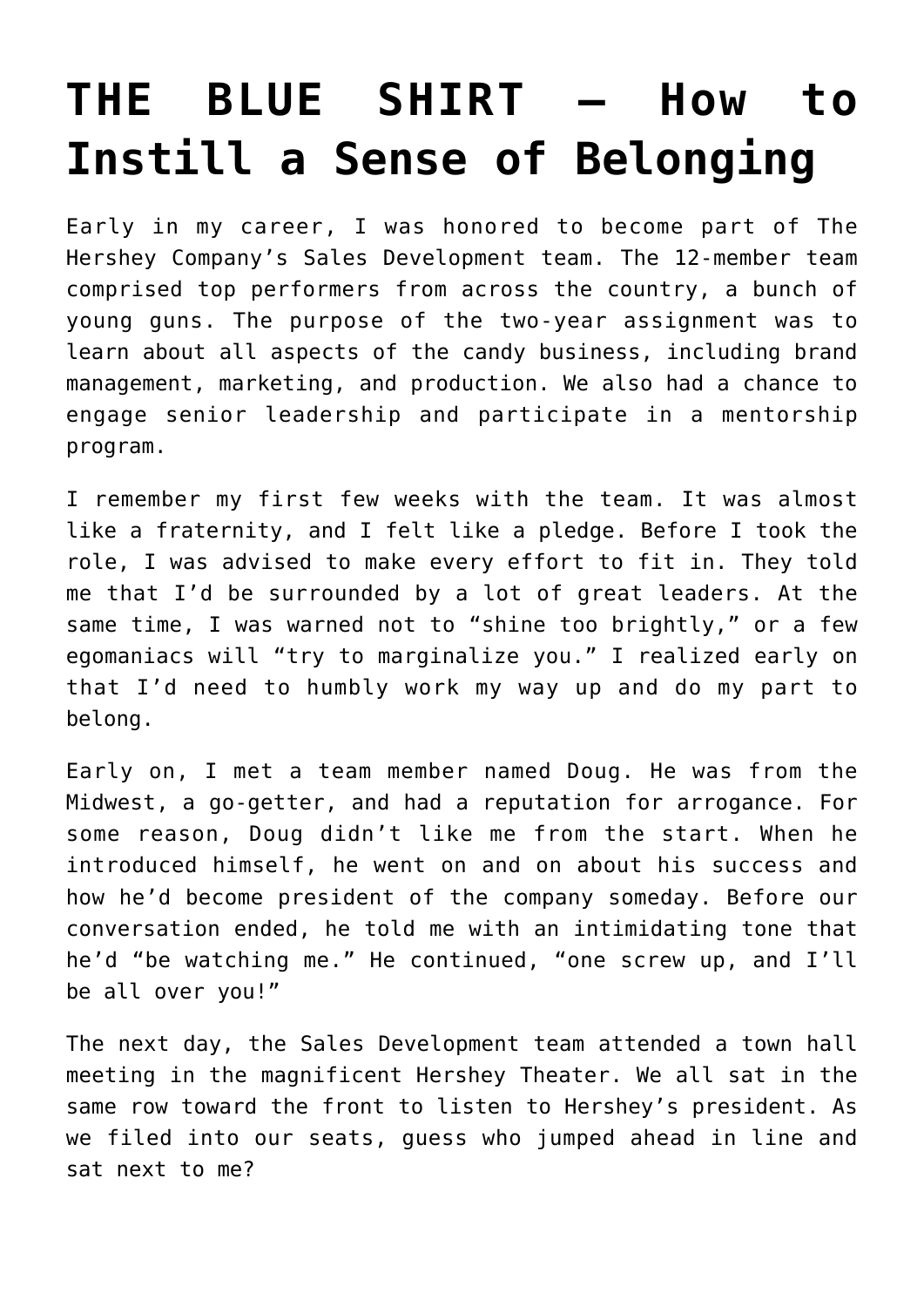Doug. Of all people, Doug.

After a few minutes, he leaned over to me and sternly said, "you really should think more about how you dress. You're wearing a blue dress shirt, and the rest of our team is wearing white. Look down the row for yourself. Not a good move!"

I looked down the row, and he was right; everyone was wearing white. I stuck out like a sore thumb. He smirked and said, "maybe next time, you'll have a white shirt hanging in your closet for times like this."

I felt embarrassed and very out of place. It seemed like a small thing. I didn't give any thought to wearing a blue shirt to work when I dressed in the morning. Doug made it sound like it was a career-limiting move. His comment caused me to worry for the rest of the town hall. I don't think I heard anything the president said; I was so distracted.

Later that afternoon, I approached Mike, my team lead. I told him what happened, and he laughed out loud. He said, "are you kidding me? Doug's a workplace bully, and he's just trying to intimidate you. Don't worry about it."

He patted me on the back and sent me on my way.

The next day, I went to work and walked into my first meeting. Doug was there, along with the rest of my peers. As I looked around the room, guess what color shirt they were ALL wearing?

## **Blue.**

Doug was the only one wearing a white shirt. I got the biggest smile on my face. When the team saw me light up, they smiled as well.

After the meeting, I asked Mike why everyone was wearing blue. He said, "We wanted to send a message. We're a team, and we